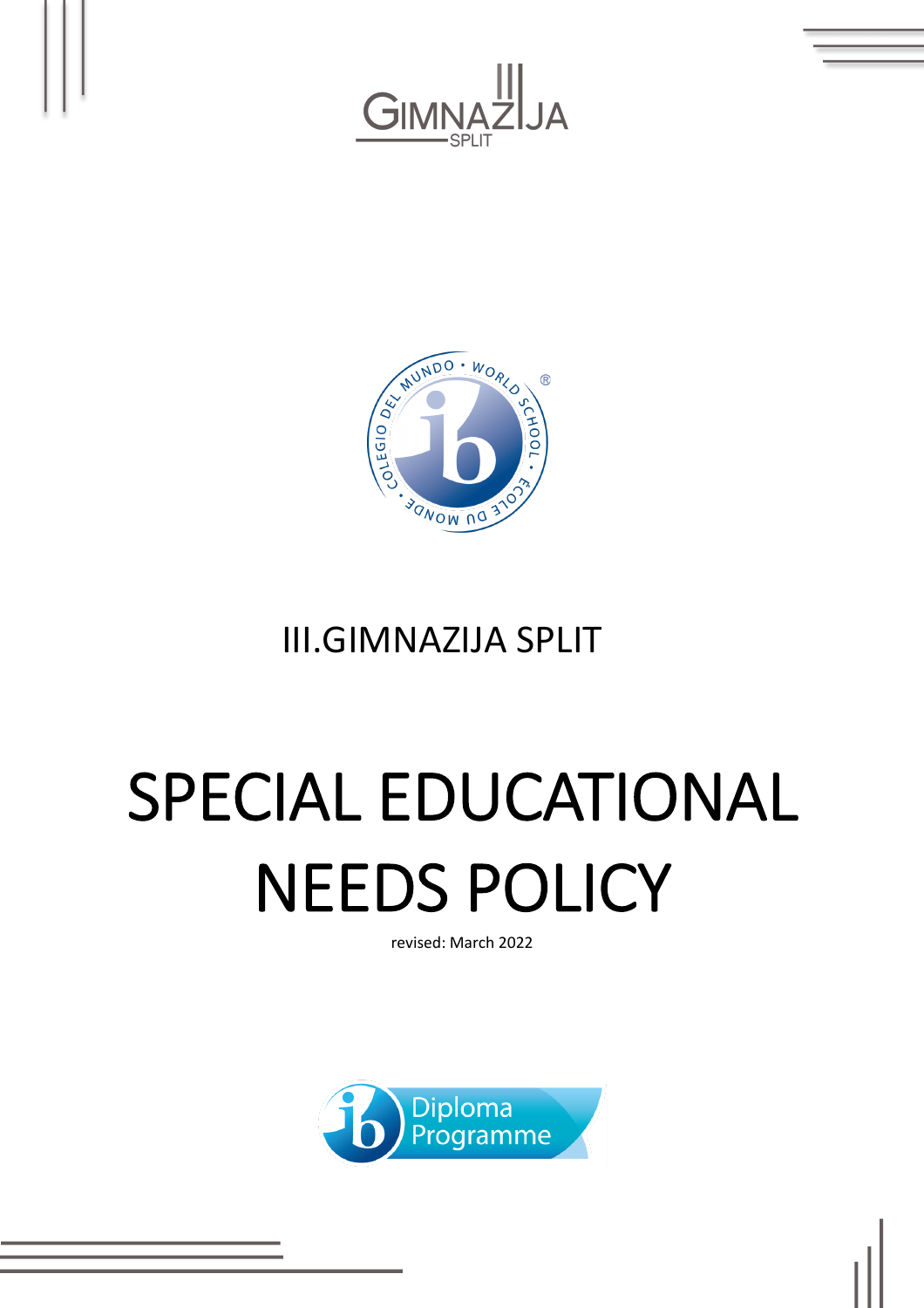

#### **Content**

| Philosophy                                                                   | 3  |
|------------------------------------------------------------------------------|----|
| Definition of Special Educational Needs (SEN)                                | 4  |
| Admissions and procedures                                                    | 4  |
| Procedure when the school knows about the SEN before the school year starts: | 5  |
| Procedure when the possible SEN are identified during the school year:       | 6  |
| Support for inclusion of students with Special Educational Needs             | 8  |
| Recording and reporting on the attainment of students with SEN               | 9  |
| Assessment                                                                   | 9  |
| Professional development                                                     | 11 |
| Adverse circumstances                                                        | 11 |
| Confidentiality                                                              | 12 |
| Policy review                                                                | 12 |
| Bibliography                                                                 | 13 |
|                                                                              |    |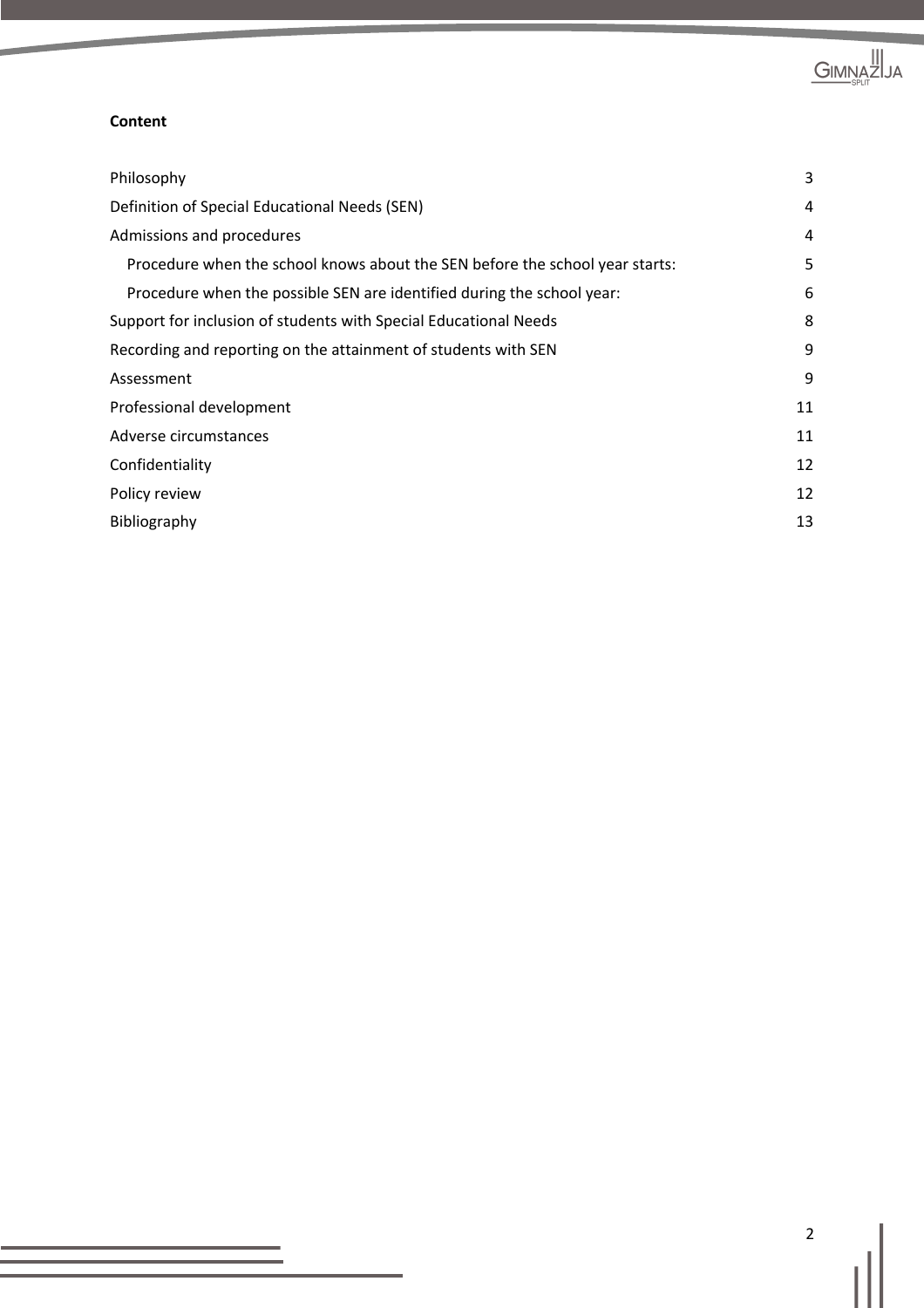

#### **Philosophy**

The International Baccalaureate aims to develop inquiring, knowledgeable and caring young people who help to create a better and more peaceful world through intercultural understanding and respect. IB programmes aim to increase access to the curriculum and engagement in learning for all students. III.gimnazija, a school of equal opportunities, provides access to the full range of the curriculum for all students, including those with SEN, and encourages active participation in all areas of school life. We believe that all children have the right to achieve their full potential, regardless of their gender, race, culture, language, physical ability, special educational needs or socioeconomic background. We strive to create the opportunities that will enable ourstudents to develop and to question their own personal values by encouraging open and positive communication. All students, irrespective of their ability, are encouraged to develop an awareness of and respect for individual differences. Our school strivesto be an inclusive learning community as we identify and remove barriers to learning and participation. We define inclusion as "an ongoing process that aims to increase access and engagement for all students by identifying and removing barriers". (from Learning diversity and inclusion in IB Programmes, 2016).

#### TREMA Mission statement

Our mission is to contribute to the development of society by fostering curious, open-minded, responsible and capable young people who will develop understanding and tolerance for diversity and positively impact the lives of others. We want to encourage all students to reach their full intellectual and human potential by providing them with demanding assessment programs and methods and educating them using modern methods in a comfortable working environment with good communication between students and teachers.

Our goal is to create future citizens of the world who will be able to accept the challenges, act effectively in global reality, be active lifelong learners and competitive members of international society.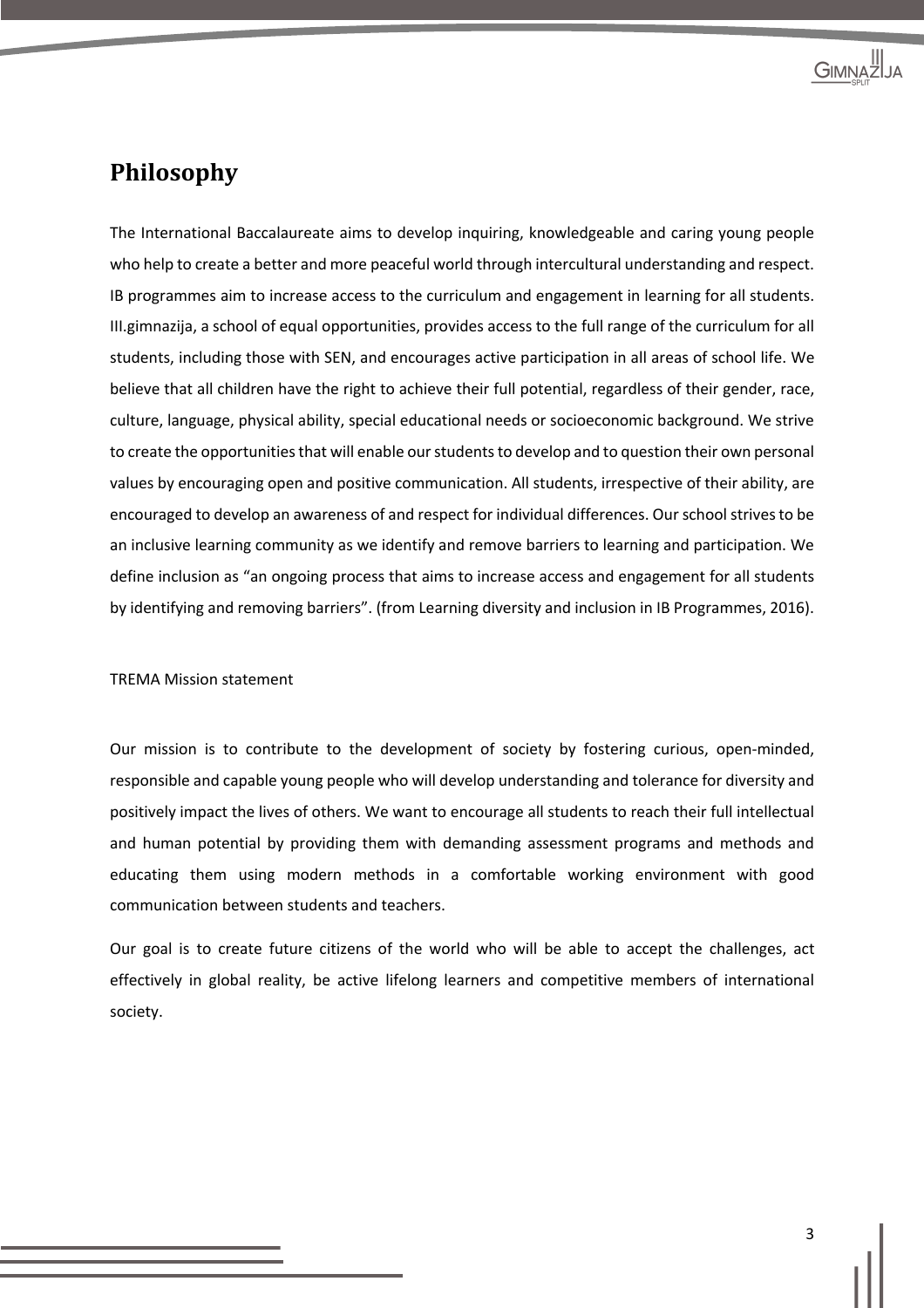

# **Definition of Special Educational Needs (SEN)**

A student with Special Education Needs refers to any student who shows a need for extra support or for a challenge beyond the general curriculum. This includes students with learning disabilities as well as the gifted and talented. Those students have the intellectual capacity to meet all curriculum and assessment requirements, but also have individual learning challenges that require special arrangements to demonstrate their level of achievement.

Gifted and talented students are those who demonstrate extended levels of proficiency in their learning and require further challenging, extension and inquiring tasks.

Students with learning disabilities have some kind of limitation on their full, effective and equal participation in the educational process with other students. Learning disabilities can be the result of physical, mental, intellectual, sensory and functional impairment, or combinations of several types of impairments and disorders listed above.

These individual needs may be diagnosed as having (but are not limited to):

- Specific learning issues, language and communication disorders
- Social, emotional and behavioural issues
- Physical and sensory conditions
- **Medical conditions**
- **Mental health issues**

#### **Admissions and procedures**

**SEN committee** is a school body responsible for ensuring that the student's learning support requirements are assessed properly, that teachers are informed about the appropriate approach to students with specific LSR (learning support requirements) and that there is continuous monitoring of the student's response to various teaching differentiation techniques.

SEN committee members are the IB coordinator, school psychologist/counselor and a core subject teacher. Staff meetings with the SEN committee are held at least twice a year and more when it is necessary. Students enrolling in the III.gimnazija Split IB Diploma programme must indicate any identified special needs in their application and present it with the relevant documentation.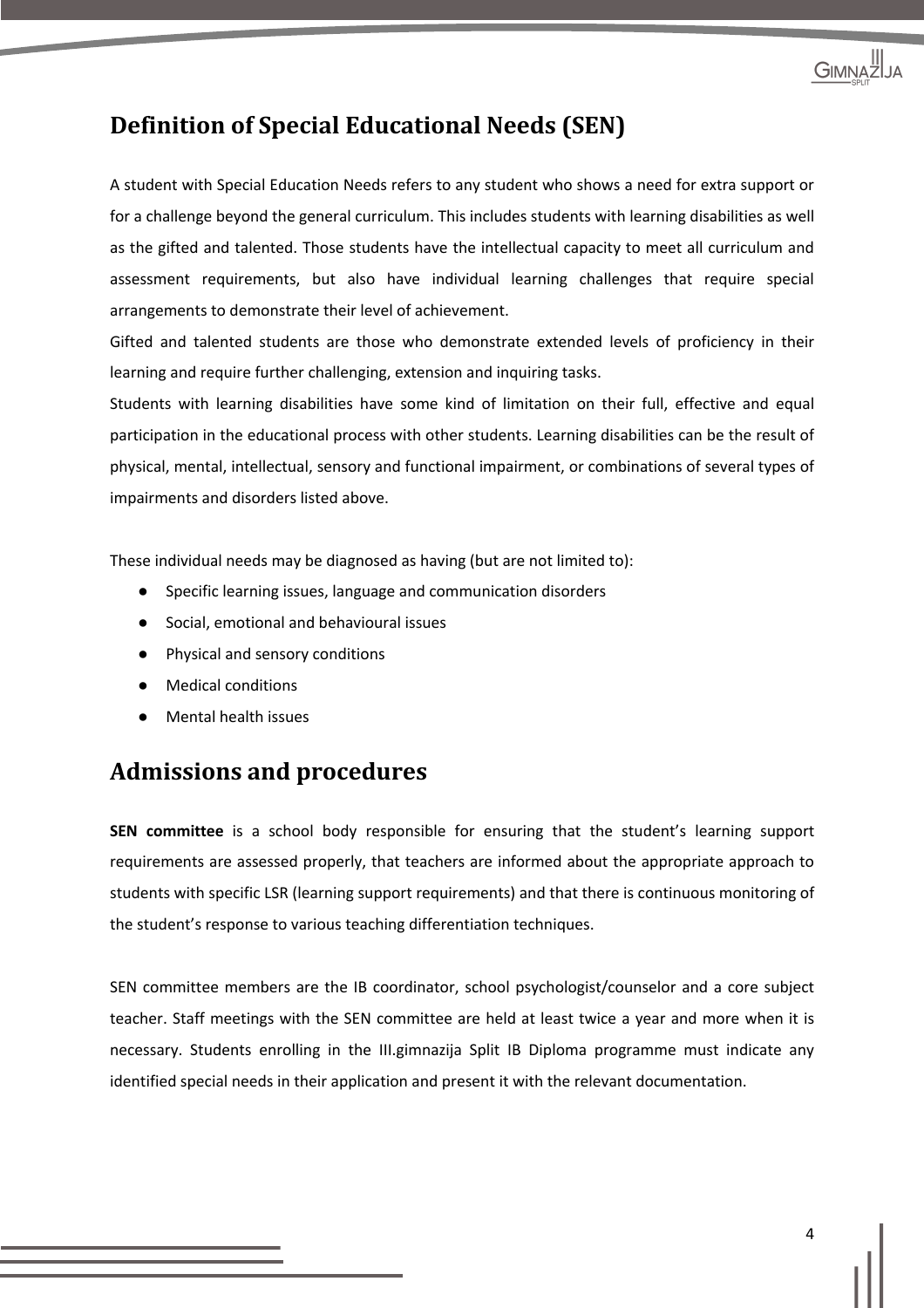

#### **Procedure when the school knows about the SEN before the school year starts:**

If the school is informed about special needs in the candidate's application before the school year starts, the SEN committee will meet before or at the beginning of the school year to plan the actions to be taken in the coming school year. After that, SEN committee will meet with the applicants and their parent/legal guardian to talk about the subjects` choice, access arrangements in teaching, learning and assessments.

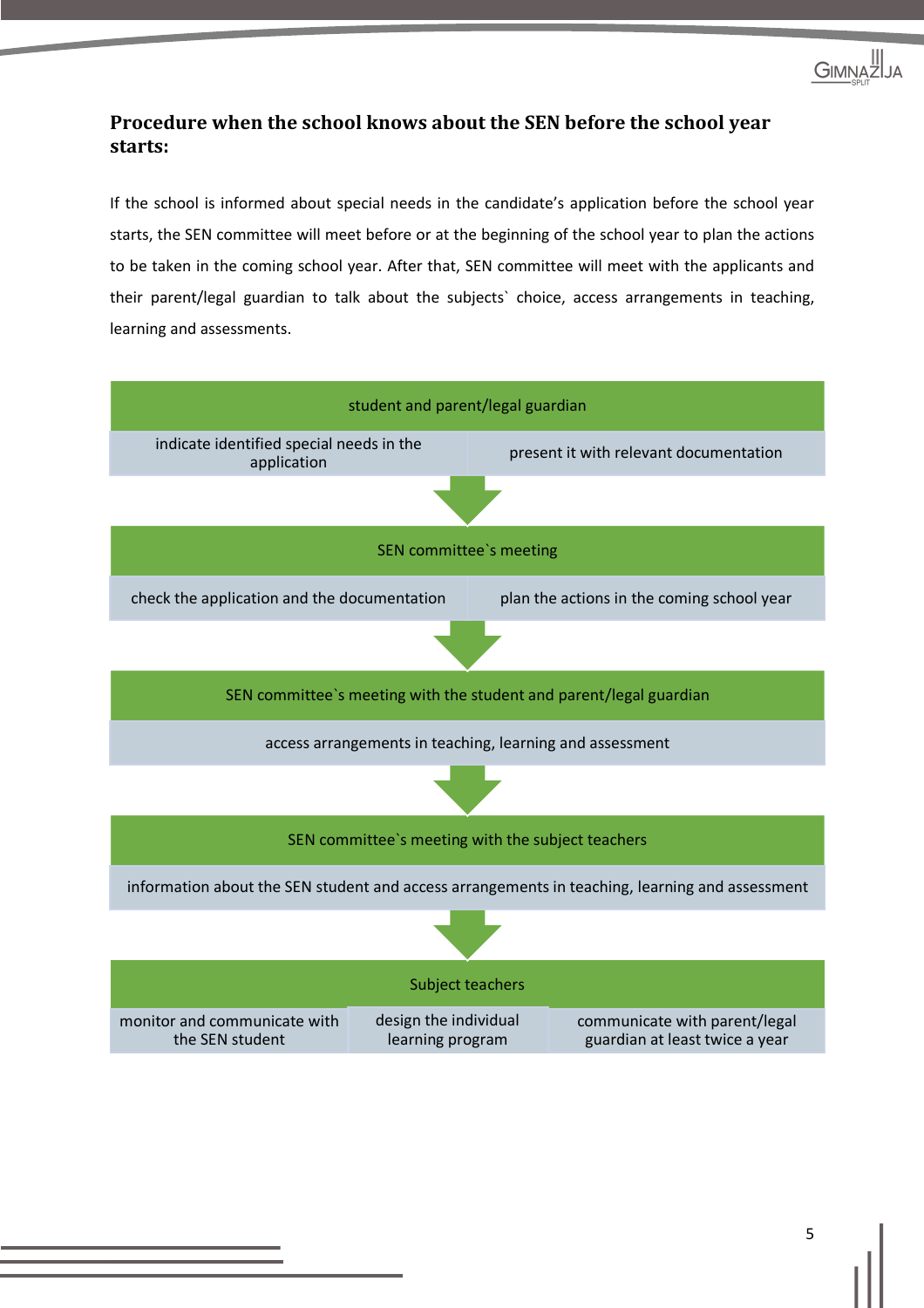

#### **Procedure when the possible SEN are identified during the school year:**

If the student's special needs are detected when the school year starts, it is recommended to share any knowledge about the possible special needs with the SEN committee until the end of the first part of the DP1 (first DP year). The SEN committee will meet with the student and his/her parent/legal guardian as soon as possible to introduce them with possible existence of some difficulty/ies and to inform them about the upcoming procedure of collecting the required documentation. The school may seek additional documentation or request specific testing to ensure that the school is able to support the learning needs of the student.



the SEN committee must be satisfied that the candidate has the intellectual capacity to meet all requirements.

Careful consideration must be given to a candidate's choice of subjects, as some subjects may pose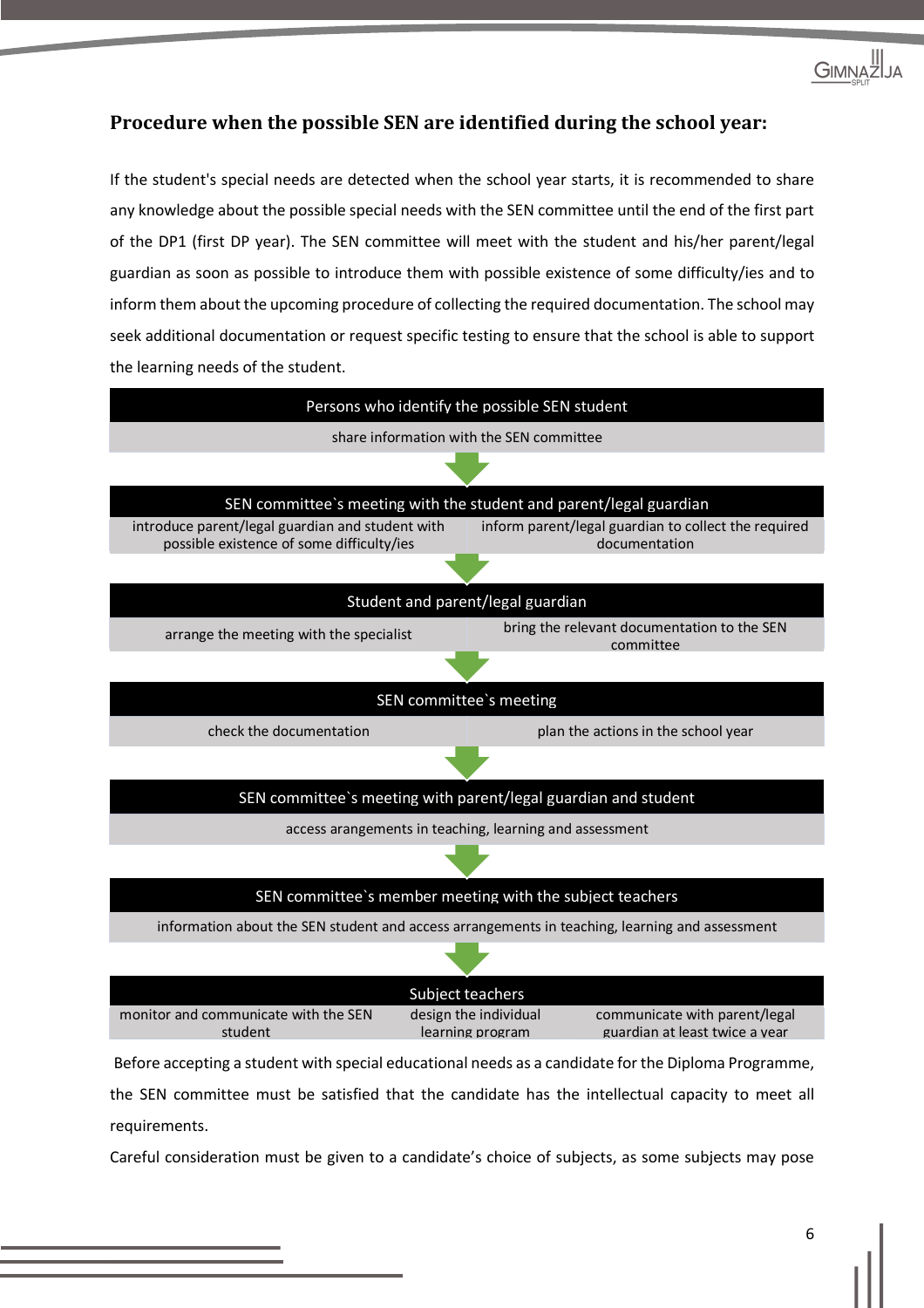

particular difficulties for a candidate with special needs.

Daily, there is close cooperation between the principal, IB Coordinator, the school psychologist/counsellor and the subject teachers. It is of great importance that all teachers and staff are aware of the needs of SEN students. Also, it is important that parents share with us any knowledge they have concerning students' special needs and cooperate with us regarding professional documentation. The subject teachers work with the student and parents concerning how the student's needs will be met in each classroom environment to provide the best monitoring and communication of the student's progress and to make suitable arrangements for undertaking assessments. We at TREMA continue to strive to differentiate teaching and assessments so that students with different learning profiles have the best chance to reach their full potential. Parents` meetings with subject teachers or other school staff are held at least twice a year and/or when it is necessary.

Documentation is recorded and kept in the student's confidential file. The school psychologist/counsellor also keeps other confidential records that are shared with the principal only. It is important to note that, while all parties will strive to accommodate the special educational needs of the candidate, it is also necessary to keep in mind what we can`t do and determine whether the school can effectively meet the student's needs to the best possible standard available.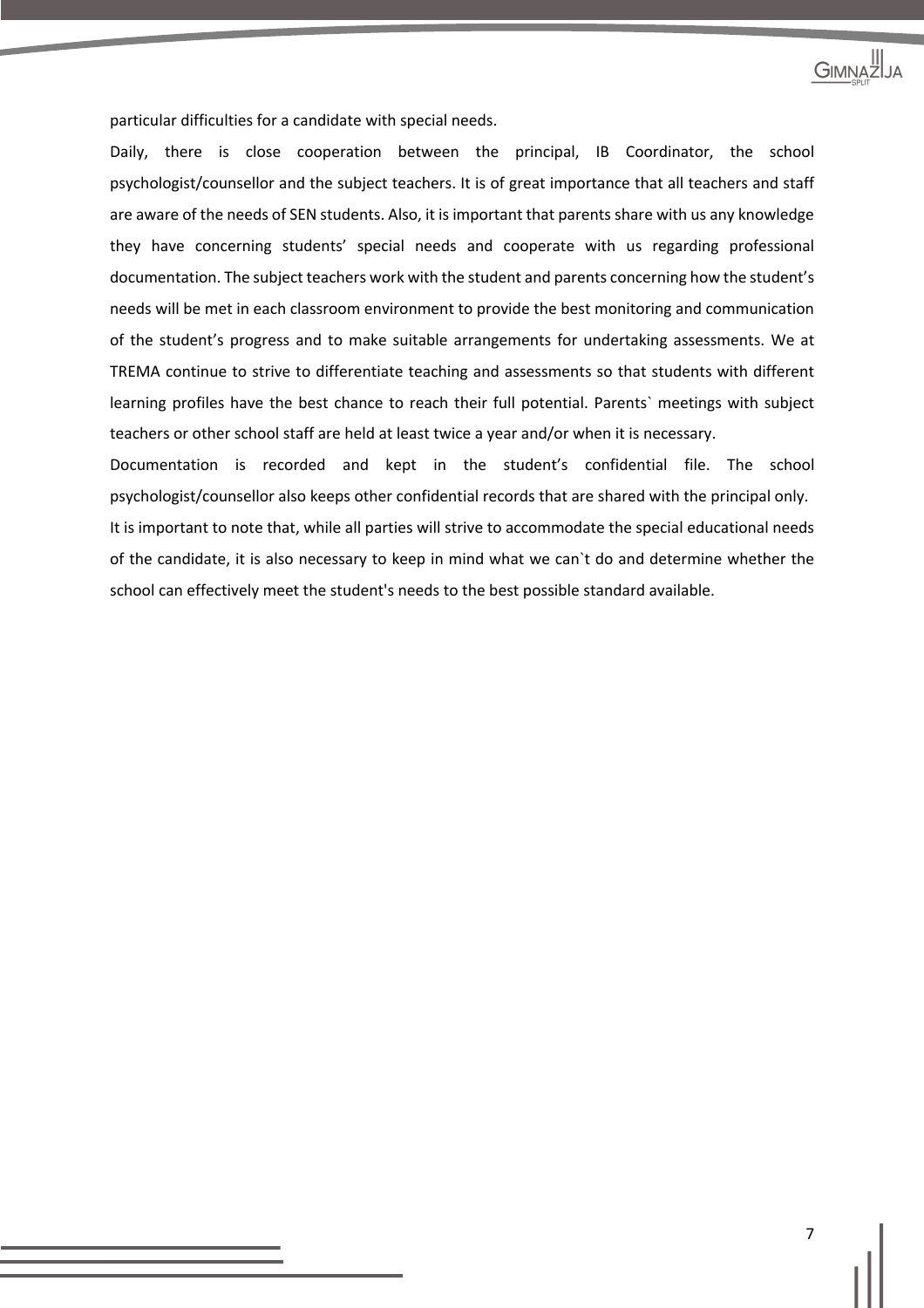

# **Support for inclusion of students with Special Educational Needs**

The identification of SEN students is built into the process of monitoring the progress and development of all students. Our intervention is designed to help students become independent learners. Strategies used in III.gimnazija for addressing the needs of SEN students:

- Identifying and assessing of individual needs
- Designing individual learning programs
- Advising and working with colleagues and external support services
- Communicating with students and parents
- Keeping in mind the welfare and self-esteem of students

Students with SEN are entitled to access arrangements. The purpose of access arrangements is to remove or reduce barriers that students may face in teaching, learning and assessment. All requests for inclusive access arrangements submitted by a coordinator must have the support of the principal. Before submitting appropriate documentation to the IB, the school must obtain consent from the candidate if he or she is at the age of consent in his or her country, or from the candidate's parent(s) or legal guardian(s). If a student has difficulties meeting any non-assessment requirements of a programme, the IB must be contacted to plan for inclusive access arrangements. Special access arrangements can be applied for if the student has the necessary documentation from a person from the medical profession. We, therefore, welcome all information and documentation concerning students with special needs, which will enable us to apply for the correct access arrangements and supply the appropriate learning support.

If needed, the school will make reasonable adjustments for disabled students to help alleviate any substantial disadvantage they experience because of their disability and will not discriminate against them. Students and their parents will be involved as fully as possible in the decisions that affect them. Inclusive assessment arrangements are changed or additional conditions during the assessment process for a candidate with assessment access requirements. These enable the candidate to demonstrate his or her level of attainment more fairly and are not intended to compensate for any lack of ability.

Inclusive assessment arrangements are:

- 1. Access to modified papers
- 2. Access to additional time
- 3. Access to writing
- 4. Access to reading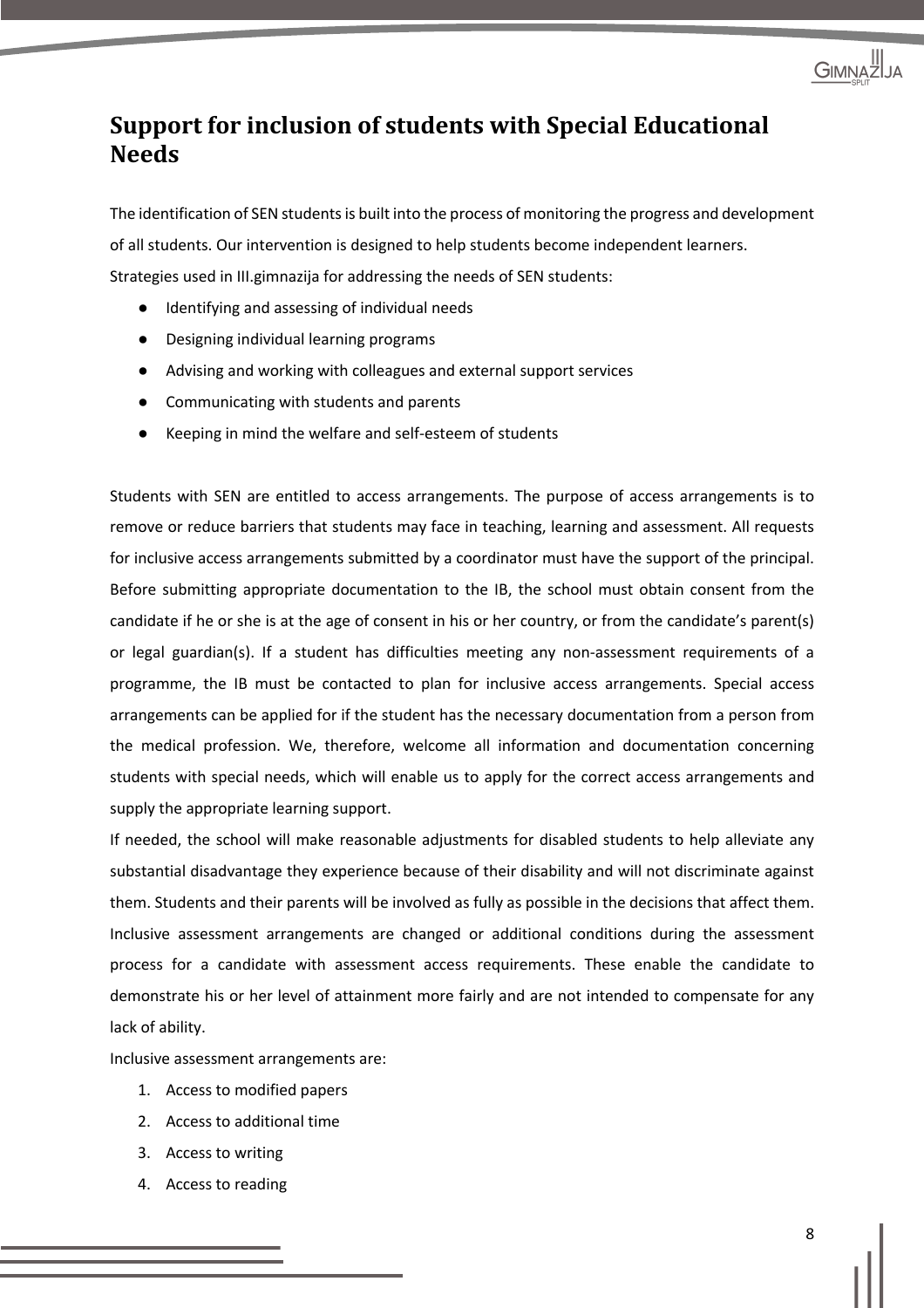

- 5. Access to speech and communication
- 6. Access to calculators and practical assistance
- 7. Access to extensions and exemptions

## **Recording and reporting on the attainment of students with SEN**

Teachers are expected to record their work with students with SEN. Educational evidence may include one or more of the following:

Teacher(s) observations outlining any difficulties which may be apparent in class plus a summary about the arrangements provided to the candidate in order to access learning and assessment and the effects of such arrangements

Sample of work done under timed conditions without the learning support/the assessment arrangements and with LS/AA

Evidence of learning support and access arrangements in previous school or grades and their continuation in the DP

☛ Individualized educational plan

This documentation may be used to establish the evidence of the need for assessment access requirement (AAR) since the IBO requests that the decisions on the type of inclusive assessment arrangements to be provided for a candidate must be strictly based on current individual requirements.

#### **Assessment**

"The IB believes that all candidates should be allowed to take their examinations under conditions that are as fair as possible. Where normal examination conditions and assessment procedures would put candidates at a disadvantage and prevent them from being able to demonstrate their skills and knowledge adequately, reasonable forms of accommodation may be authorized" (from *Handbook of Procedures for the Diploma Programme*, 2015).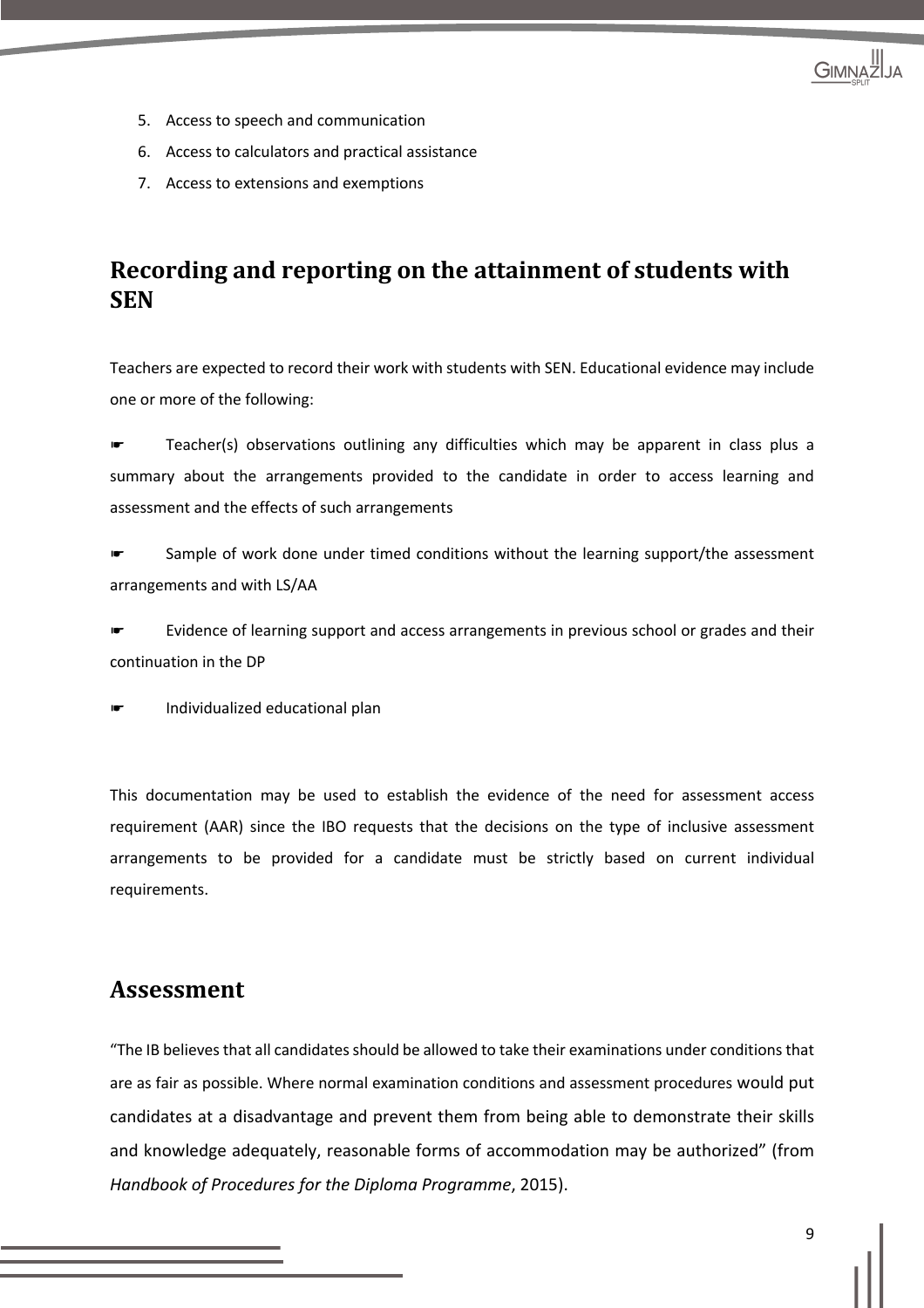

**IB diploma candidates with assessment access requirements:** A candidate with assessment access requirements is one who requires access arrangements in assessment conditions to demonstrate his or her level of attainment.

**Assessment arrangements:** Students who appear to have special needs and abilities will have all their modifications addressed not only in the classroom but also will meet with the IB coordinator to ensure that their accommodations can also be provided on any IB internal or external assessments. Requests for inclusive access arrangements must be submitted six months prior to an examination session. Accordingly, SEN students or their parents/legal guardians have to submit the requests for inclusive access arrangements till the end of the first year of IB Diploma Programme or by 10<sup>th</sup> October of the second year at the latest. All requests for inclusive access arrangements must be submitted on IBIS and must specify exactly which arrangements are being requested.

Assessment will be differentiated according to the teacher's decision and discussed with the SEN committee if needed. All teachers will utilize a variety of formative assessments to determine the individual student's needs and abilities and to tailor subsequent instruction. These enable the candidate to demonstrate his or her level of attainment more fairly and are not intended to compensate for any lack of ability.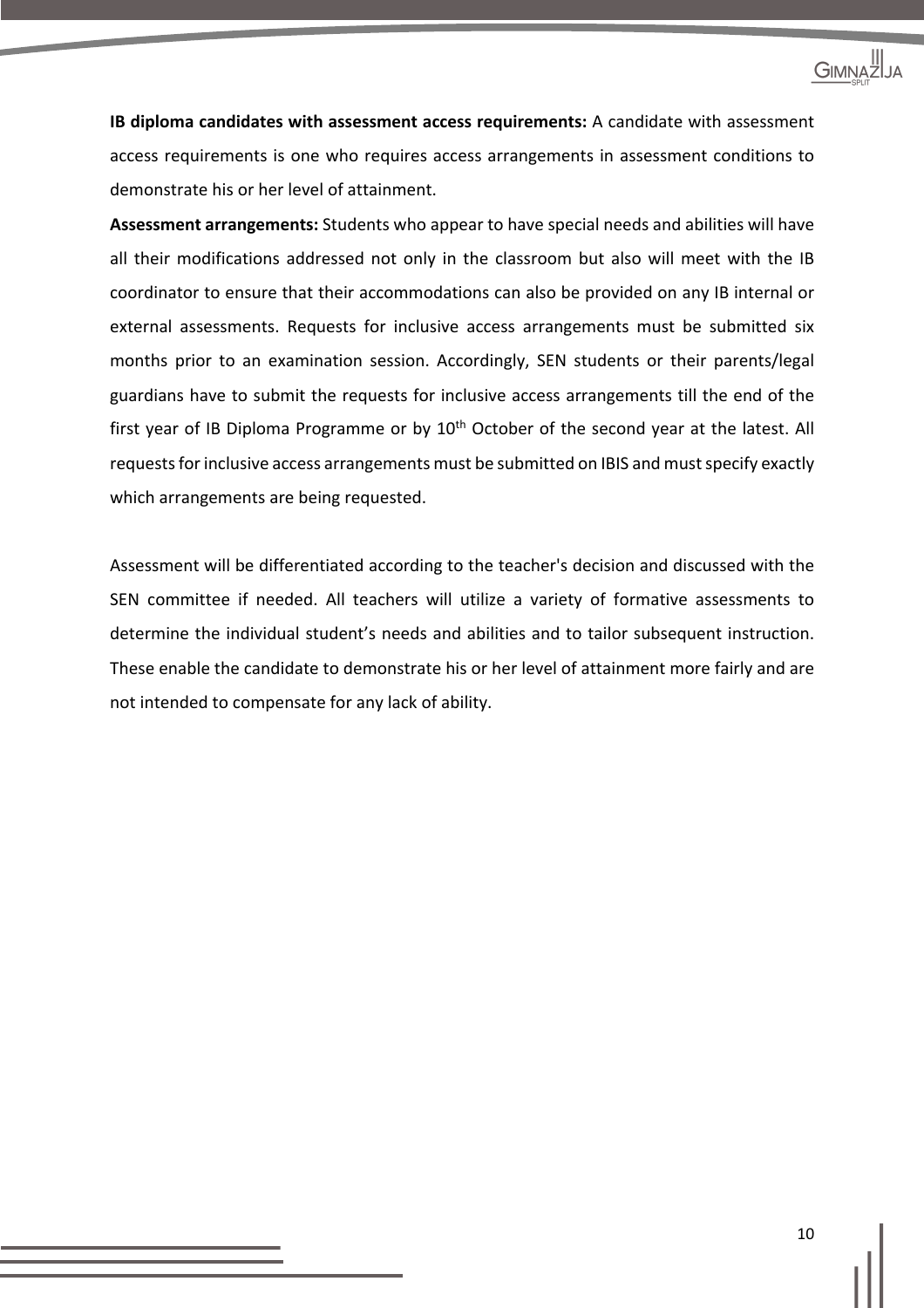

## **Professional development**

All teachers in IB Department of III.gimnazija receive IB training to promote understanding of the IB philosophy, the school's IB policies, and components of the IB programs.

The school makes plans for staff development and will include in that planning time for horizontal and vertical collaboration on curriculum, assessment, student learning and plans for differentiation.

School provides training for staff and faculty to successfully implement and support the SEN and differentiated instruction; professional development funds are available for faculty, staff, and administration to keep them updated on best practices and current research on all areas of special needs.

#### **Adverse circumstances**

The principal, IB coordinator and counsellor at III.gimnazija Split (TREMA) must be contacted if any adverse situation should arise during the course of the education. That way the IB coordinator will be able to contact the IB for guidance.

Adverse or unforeseen circumstances are defined as those beyond the control of the candidate that might be detrimental to their performance.

These may include medical conditions/illness (with onset or occurrence up to three months before the IB examinations offered in May/November), accident or injury, severe stress/anxiety, exceptionally difficult family circumstances, bereavement (within the six-month period preceding the start of the examinations), events that may threaten the health or safety of a candidate (from Diploma Programme Assessment Procedures 2020, IBO 2019).

Adverse circumstances may also include events that affect the whole school community, such as civil unrest or a natural disaster (from Diploma Programme Assessment Procedures 2020, IBO 2019).

The school will consider possible adverse circumstances and will act according to the IB documentation.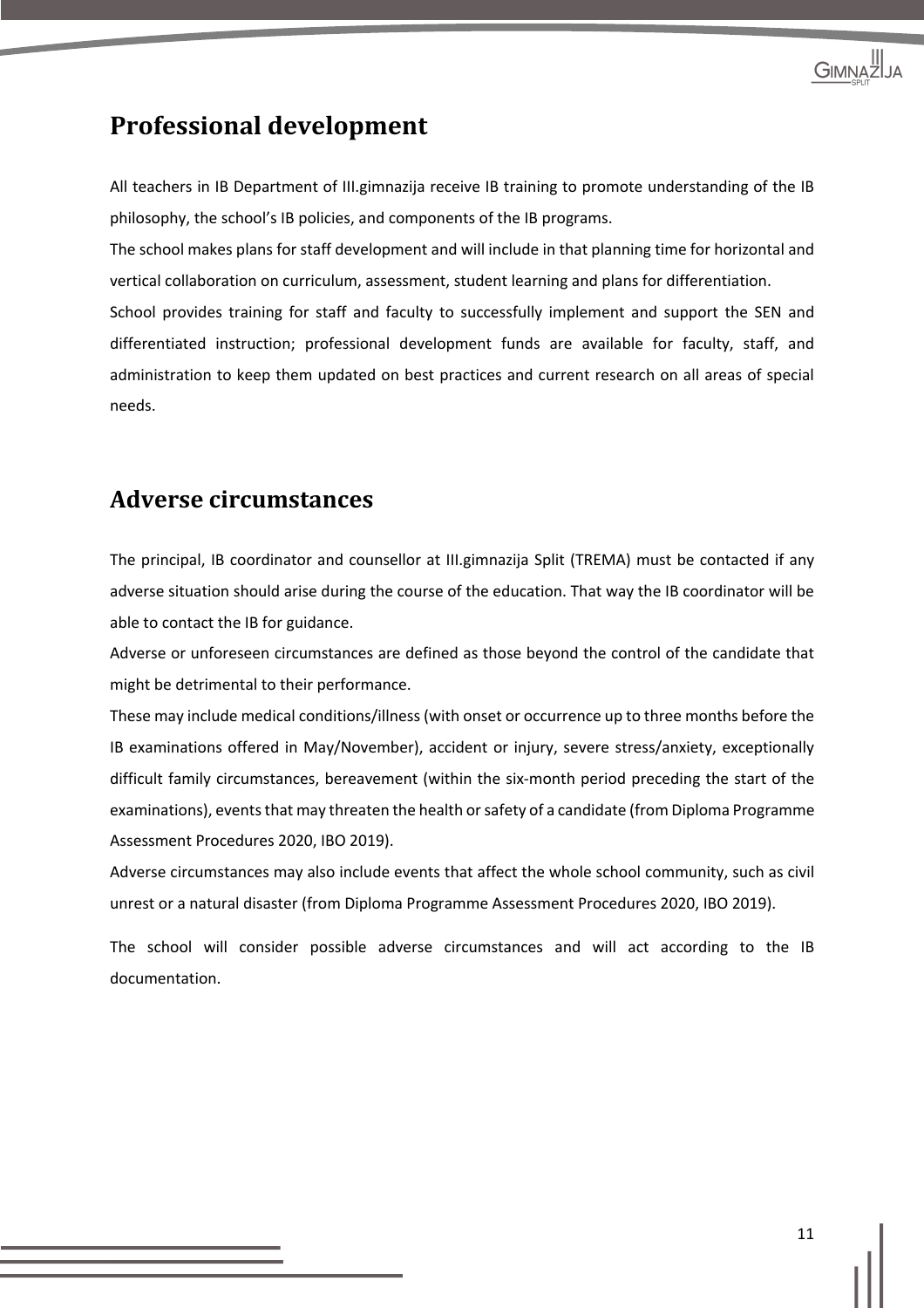

#### **Confidentiality**

TREMA regards confidentiality as an essential component of working together in an effective and supportive school community. Students in need are best supported when the adults working directly with the students have the most comprehensive information possible about their needs. Sharing information is necessary and parents are expected to share all information they have that will support teachers and administrators in meeting the needs of their children. All information received is regarded as confidential and is safeguarded according to GDPR. From the time of admissions or when a special need or learning difference is identified, there is every attempt to safeguard all communications. This includes exchanges between and among faculty, staff, parents, and the student. At all levels of the school, student files are kept in a locked area. Digital files are only shared within and among support staff and administration relevant to the student issue.

#### **Policy review**

The SEN Policy will be reviewed regularly by the SEN committee and subject teachers as part of the curriculum review cycle and as part of the whole school improvement plan. This policy is available to stakeholders on the school website.